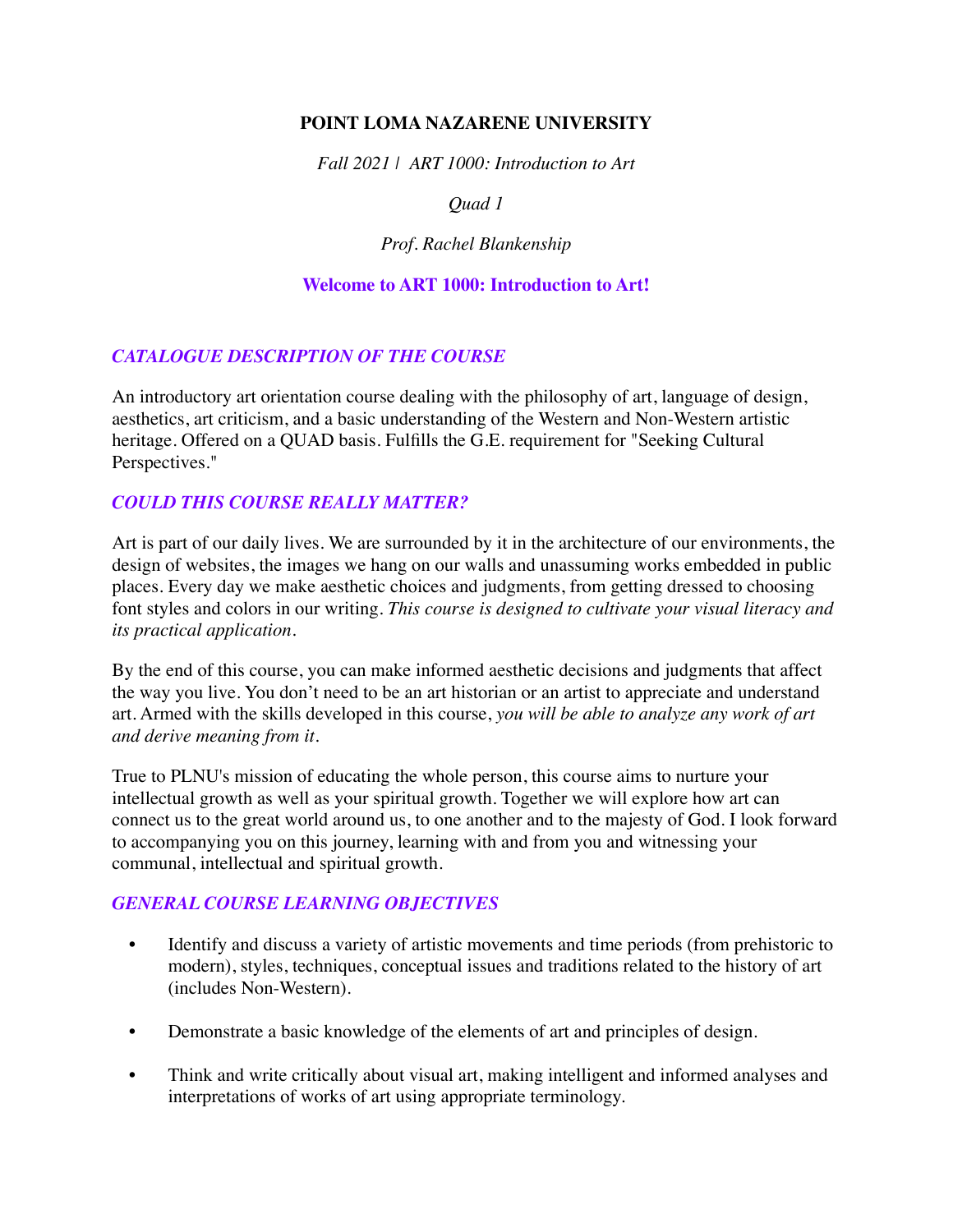# *THE NATURE OF OUR COURSE CONTENT*

The subjects and material covered in this course are presented as objectively as possible and reflect the beliefs and practices of humans over thousands of years and many, many cultures. While we may not individually or collectively endorse certain beliefs, practices or representations reflected in art, much can be gained from learning about different perspectives. This course, one of PLNU's General Education electives for fulfilling Requirement V, Seeking Cultural Perspectives, is intended to "develop a critical appreciation of human expression" in students. If you are concerned with a particular content area, please contact me directly and we will discuss your concerns.

## *TEXTBOOK*

# **You may purchase this book through the PLNU bookstore or online elsewhere. ISBNs vary, please just select the Third Edition.**

- **• Textbook Information:** Witte, D. J., Larmann, R. M., & Shields, M. K. (2011). Gateways to Art: Understanding the Visual Arts. Thames & Hudson. Third Edition. **Ebook ISBN:**
	- An e-book version of this book is available through the [Publisher](https://wwnorton.com/books/9780500841150) or through [Amazon.](https://www.amazon.com/Gateways-Art-Debra-J-DeWitte-ebook-dp-B07JV8QCT3/dp/B07JV8QCT3/ref=mt_kindle?_encoding=UTF8&me=&qid=)
	- Publisher ISBN: 978-0-500-84123-5
	- Amazon ISBNs-ISBN-13: 978-0500841150 ISBN-10: 0500841152

#### **Paperback ISBN :**

- A paperback copy is also available through the [Publisher:](https://wwnorton.com/books/9780500841150) ISBN 978-0-500-84115-0
- A paperback copy is also available through [Amazon](https://www.amazon.com/Gateways-Art-Third-Debra-DeWitte-dp-0500841152/dp/0500841152/ref=mt_other?_encoding=UTF8&me=&qid=): ISBN-13: 978-0500841150 ISBN-10: 0500841152

**You are expected to read your text as it corresponds to the course content. Reading expectations are indicated in the weekly section overviews.**

#### *COURSE STRUCTURE*

The course content and assignments are structured by week. Each week number corresponds with its own module. Each week is approached thematically. **Most weeks are structured as Mondays - Sundays.** The *exception* is the last week, but stay tuned. **Assignments are typically due on Sundays.**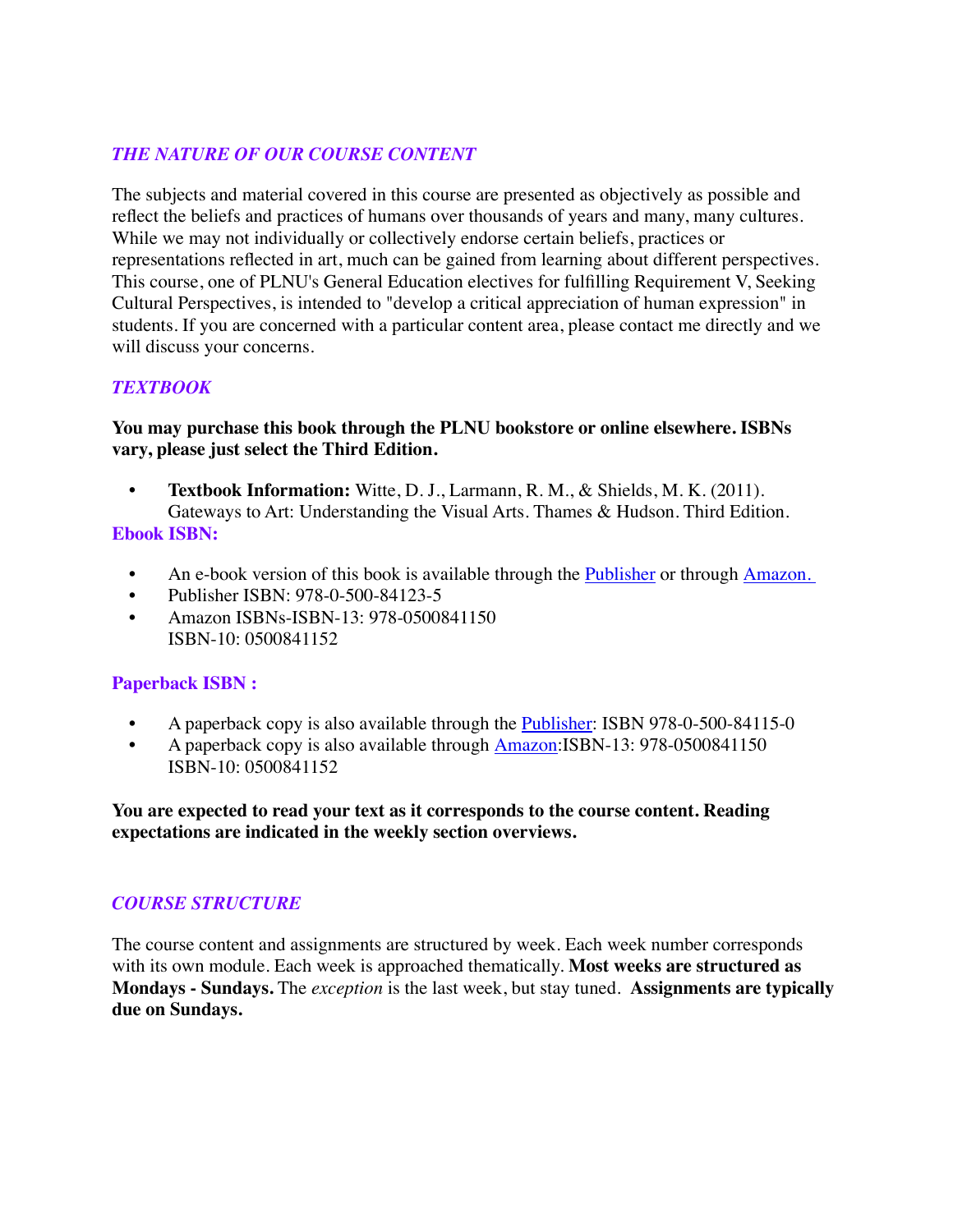#### *GRADING*

#### **This course includes a variety of assignments:**

- **• Formative—** meaning that you are learning material while completing the assignment. The majority of assignments in our course are formative. There may be more assignments in our course than in a face-to-face course due to the fact that this is the only indicator I have to measure your learning. Though these assignments are worth less points individually than the summative assignments are individually, they comprise a significant percentage of your final grade.
- **• Summative—** these assess your ability to apply what you have learned. Each module contains a summative assignment that allows you to apply what you have learned. This course is not traditional in the sense that there is no mid-term or final exam.
- **• Learning Styles and Media—** one of the great things about online learning is the ability to use technology to cater to a variety of learning styles. This course is intended to be interactive in every aspect and the media with which you are interacting both for learning content and creating it for assignments is extremely varied. During this course, you will be able to learn content through: watching, listening, actively participating, creating, writing and much more. When possible, I have provided you with the opportunity to turn in assignments that reflect your individual style and strengths.

The points possible for each assignment are listed in the course schedule. I will follow the traditional grading scale and award final grades as follows:

| <b>Standard Grade Scale</b>                                |                                       |               |            |       |
|------------------------------------------------------------|---------------------------------------|---------------|------------|-------|
|                                                            | B                                     | $\mathbf C$   |            | F     |
| A+=98-100  B+=88-89  C+=78-79  D+=68-69  F=59% and<br>$\%$ | $\%$                                  | $\%$          | $\%$       | lower |
| A=93-97\%   B=83-87\%   C=73-77\%   D=63-67\%              |                                       |               |            |       |
| $A = 90-92\%$                                              | $B-$<br>$\leq 80-82\%$ $\leq 70-72\%$ | $\mathcal{C}$ | $=60-62\%$ |       |

#### *EXPECTATIONS*

*What I can expect from you—*

**Time Commitment:** This course will require approximately 50-75 hours of your time over the next 7 weeks. If you do not have at least 10 -15 hours / week to devote to this course, please drop the course as soon as possible as there is a wait list of students who wish to enroll. You are expected to log into Canvas Monday through Friday to learn course material, participate in activities and discussions, to submit assignments, and to check your email daily for announcements.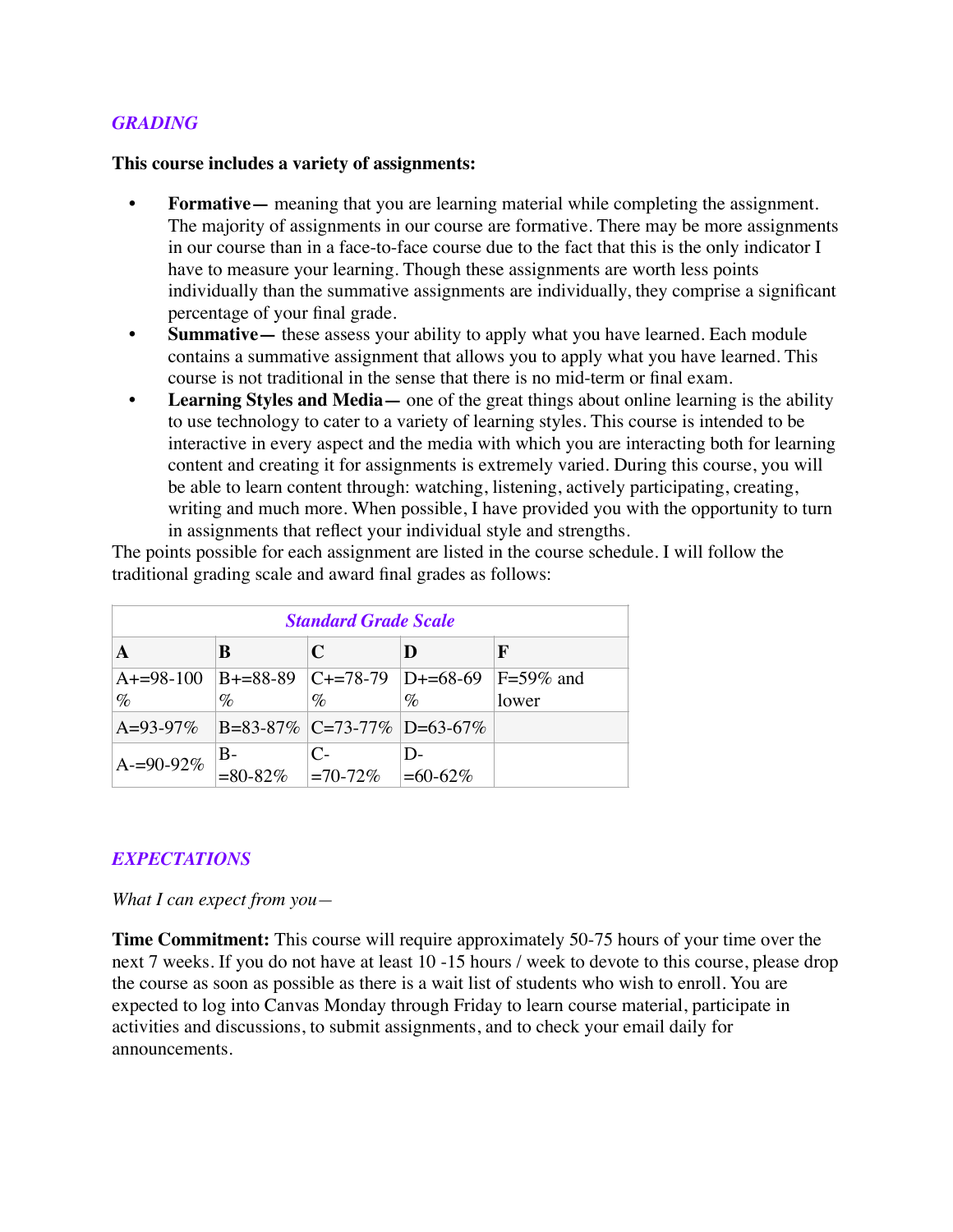**Group Discussions:** In order to build a sense of community and to provide you with the opportunity to learn from one another, there are several discussions included in our course. Please be respectful of one another's ideas and at the same time, challenge one another to grow intellectually.

**Museum Artwork Critique:** Due in Week 6, an important assignment for this course requires that you visit an art museum virtually or in person, or find a mural/street art installation and write a critique based on a work. Please plan accordingly & choose the rubric that suits you.

# **CHOOSE THE BEST OPTION FOR YOU & DOWNLOAD THAT RUBRIC:**

- **1. [OPTION ONE | VIRTUAL CRITIQUE RUBRIC:](https://drive.google.com/file/d/1_XzQ01OcWmLa9RZDkpJOEHZ492jYvdFk/view?usp=sharing)** [https://drive.google.com/file/d/](https://drive.google.com/file/d/1_XzQ01OcWmLa9RZDkpJOEHZ492jYvdFk/view?usp=sharing) [1\\_XzQ01OcWmLa9RZDkpJOEHZ492jYvdFk/view?usp=sharing](https://drive.google.com/file/d/1_XzQ01OcWmLa9RZDkpJOEHZ492jYvdFk/view?usp=sharing)
- **2. [OPTION TWO | IN-PERSON CRITIQUE RUBRIC:](https://drive.google.com/file/d/1c6uuw5ADB5Un-PjQUidOAY99sM4yj2Av/view?usp=sharing)** [https://drive.google.com/file/d/](https://drive.google.com/file/d/1c6uuw5ADB5Un-PjQUidOAY99sM4yj2Av/view?usp=sharing) [1c6uuw5ADB5Un-PjQUidOAY99sM4yj2Av/view?usp=sharing](https://drive.google.com/file/d/1c6uuw5ADB5Un-PjQUidOAY99sM4yj2Av/view?usp=sharing)

**Reading:** You are expected to read your text as it corresponds to the course content.

\*

*What you can expect from me***—***You can expect me to work hard to facilitate your learning, be available to help you individually on an as-needed basis, and to be dedicated to your success. I will regularly post announcements for our class and will answer questions concerning assignments and course content. I will make best efforts to respond to your inquiries within 24 hours, M-F. Please be patient and know that I am responding to lots of students.*

# *LATE WORK*

Given the nature of our course - both online and brief - it is essential that you stay on top of your course work. I do understand that life can be complicated and that there are unpleasant surprises. However, *any work that is turned in late will automatically receive a penalty grade of -10% per day that it is late*. Work that is *more than 3 days late will not be accepted*. Your *final project will not be accepted if it is late at all*.

If there are extenuating circumstances that prevent you from turning in your work on time, we can discuss your situation individually and you will be required to provide me with proper documentation, at my discretion, in order for the work to be accepted. An example of a valid excuse is your hospitalization. An example of an invalid excuse is that you had to work late or that your plane was delayed. Plan in advance so that you are not trying to submit work at the 11th hour when technical problems seem to inevitably arise.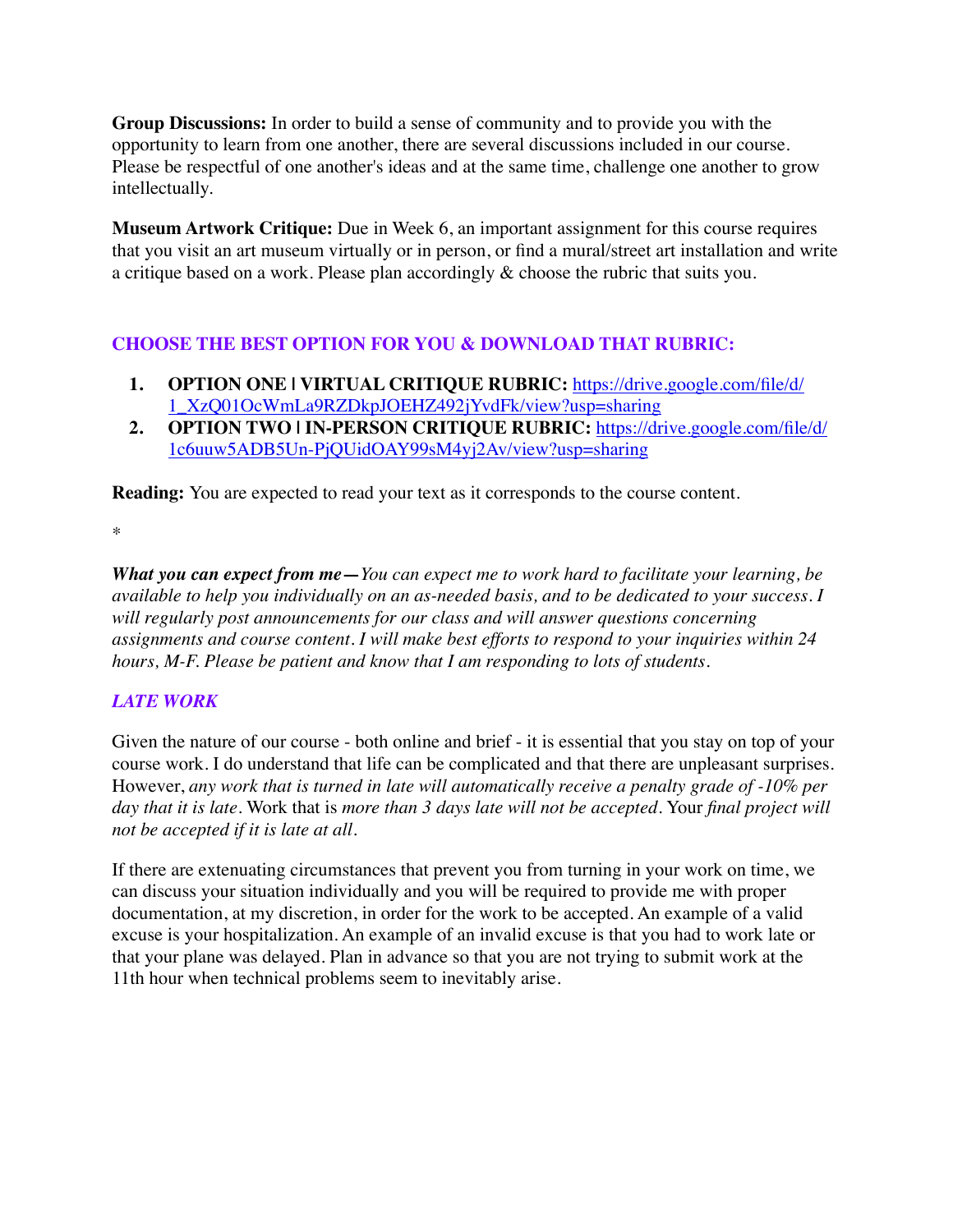## *COURSE POLICIES*

## **STATE AUTHORIZATION**

State authorization is a formal determination by a state that Point Loma Nazarene University is approved to conduct activities regulated by that state. In certain states outside California, Point Loma Nazarene University is not authorized to enroll online (distance education) students. If a student moves to another state after admission to the program and/or enrollment in an online course, continuation within the program and/or course will depend on whether Point Loma Nazarene University is authorized to offer distance education courses in that state. It is the student's responsibility to notify the institution of any change in his or her physical location. Refer to the map on State Authorization to view which states allow online (distance education) outside of California.

## **INCOMPLETES AND LATE ASSIGNMENTS**

All assignments are to be submitted/turned in by the deadlines provided & posted in Canvas. Incompletes will only be assigned in extremely unusual circumstances.

## **PLNU COPYRIGHT POLICY**

Point Loma Nazarene University, as a non-profit educational institution, is entitled by law to use materials protected by the US Copyright Act for classroom education. Any use of those materials outside the class may violate the law.

# **PLNU ACADEMIC HONESTY POLICY**

Students should demonstrate academic honesty by doing original work and by giving appropriate credit to the ideas of others. Academic dishonesty is the act of presenting information, ideas, and/ or concepts as one's own when in reality they are the results of another person's creativity and effort. A faculty member who believes a situation involving academic dishonesty has been detected may assign a failing grade for that assignment or examination, or, depending on the seriousness of the offense, for the course. Faculty should follow and students may appeal using the procedure in the university Catalog. See Academic Policies for definitions of kinds of academic dishonesty and for further policy information.

#### **PLNU ACADEMIC ACCOMMODATIONS POLICY**

PLNU is committed to providing equal opportunity for participation in all its programs, services, and activities. Students with disabilities may request course-related accommodations by contacting the Educational Access Center (EAC), located in the Bond Academic Center (EAC@pointloma.edu or 619-849-2486). Once a student's eligibility for an accommodation has been determined, the EAC will issue an academic accommodation plan ("AP") to all faculty who teach courses in which the student is enrolled each semester. PLNU highly recommends that students speak with their professors during the first two weeks of each semester/term about the implementation of their AP in that particular course and/or if they do not wish to utilize some or all of the elements of their AP in that course.Students who need accommodations for a disability